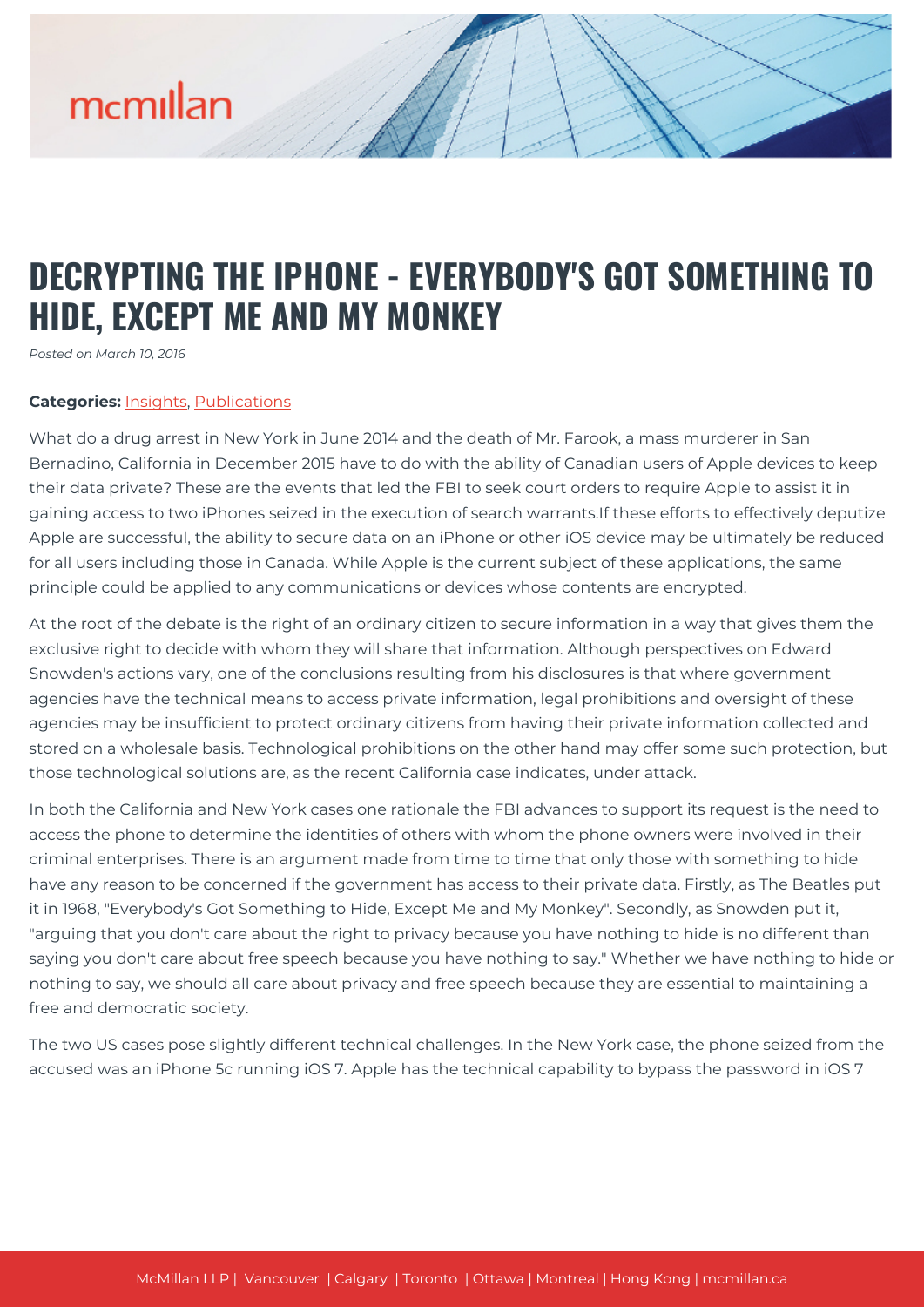## mcmillan

and earlier versions. In the California case, the phone was also an iPhone 5c, but it was running iOS 9. This version of the operating system protects personal data from unauthorized access by protecting the data with an encryption key that is tied to the user's passcode, which Apple does not keep a copy of. On an *ex parte* (in the absence of Apple) motion by the Department of Justice, the court ordered Apple to assist the FBI by writing code that could be installed on the phone that would disable the auto delete function, permit the FBI to electronically submit passwords to the device for testing, and ensure that software on the phone would not introduce additional delay between multiple password attempts submitted to the device. Apple has moved to set aside the California order. The public debate associated with the California order ultimately led to the New York court issuing its order declining to force Apple to bypass the password, even though evidence disclosed that Apple had complied with such orders in the past. According to a Supreme Court of Canada decision in *R v Fearon*, Apple has also unlocked iPhones sent to it by Canadian authorities.

The issues these two cases raise are not black and white, but subtle shades of grey that are difficult to distinguish. For instance, in the California case where Apple is resisting the order to write the software requested by the FBI, it appears that some of the data on Mr. Farook's phone might have been more readily accessible had his employer not reset the password on his iCloud account at the FBI's request. Apparently Apple suggested a series of steps that it says would have resulted in portions of the data on the phone being backed up to iCloud where it could have been accessed by means of an appropriate warrant. The FBI have stated that "It is unknown whether an additional iCloud backup of the phone after that date — if one had been technically possible — would have yielded any data," What is clear is that the manner in which the password was actually changed did not create a more current iCloud backup.

The proper balance between protection of privacy and the protection of the public is difficult to achieve. While the Apple litigation in the US certainly flags many of the same issues that are applicable to Canadians, this litigation will resolve those issues in the context of US constitutional principles. If Apple is ultimately required to write the program it has been ordered to write in California, this will impact Canadian users because once the tool is available, there will undoubtedly be multiple agencies, including those in Canada, with cases they will say justify the use of that tool.

Under Canadian constitutional law, individuals have privacy rights with respect to matters over which they have a reasonable expectation of privacy. Where such an expectation exists, law enforcement requires specific authority to conduct a search (i.e. a warrant). In determining whether a reasonable expectation of privacy exists, a court will consider whether an individual has a subjective expectation of privacy and whether that expectation is objectively reasonable. The Supreme Court of Canada has recently recognized, in cases such as *R v Fearon* and *R v Cole*, that technological devices, such as computers and cell phones, attract a reasonable expectation of privacy in that they often contain a host of information revealing intimate details of one's private